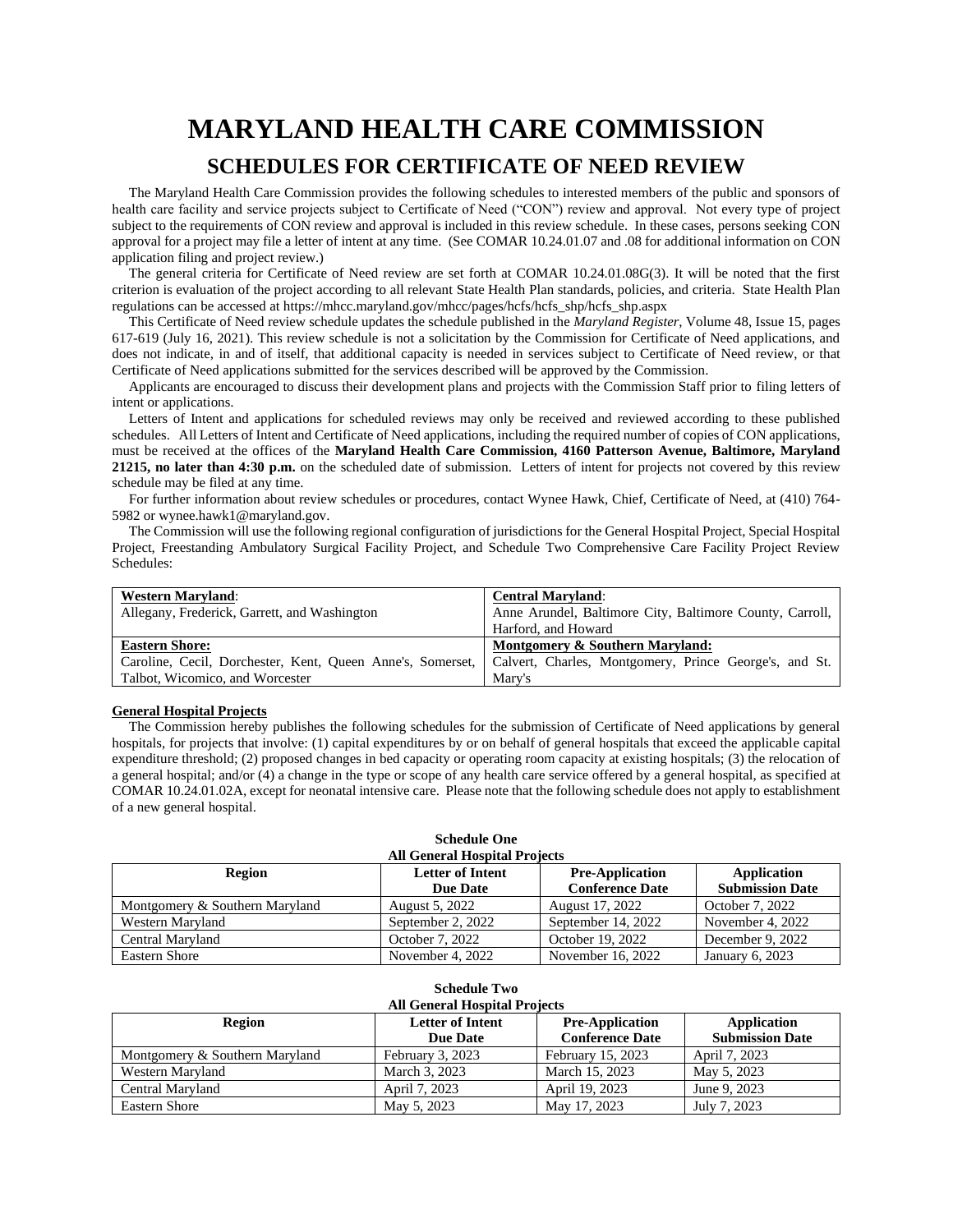### **Special Hospital Projects (Pediatric, Psychiatric, Chronic, and Rehabilitation)**

The Commission hereby publishes the following schedules for the submission of Certificate of Need applications by special hospitals, for projects that involve: (1) capital expenditures by or on behalf of special hospitals that exceed the applicable capital expenditure threshold; (2) proposed changes in bed capacity at existing special hospitals; (3) the relocation of a special hospital; and/or (4) a change in the type or scope of any health care service offered by a special hospital, as specified at COMAR 10.24.01.02A. Please note that the following schedule does not apply to establishment of a new special hospital.

| Special Hospitals (Pediatric, Psychiatric, Chronic, and Rehabilitation)                                                                           |                   |                    |                  |  |  |
|---------------------------------------------------------------------------------------------------------------------------------------------------|-------------------|--------------------|------------------|--|--|
| <b>Letter of Intent</b><br><b>Pre-Application</b><br><b>Region</b><br>Application<br><b>Submission Date</b><br><b>Conference Date</b><br>Due Date |                   |                    |                  |  |  |
| Central Maryland                                                                                                                                  | August 5, 2022    | August 17, 2022    | October 7, 2022  |  |  |
| Eastern Shore                                                                                                                                     | September 2, 2022 | September 14, 2022 | November 4, 2022 |  |  |
| Montgomery & Southern Maryland                                                                                                                    | October 7, 2022   | October 19, 2022   | December 9, 2022 |  |  |
| Western Maryland                                                                                                                                  | November 4, 2022  | November 16, 2022  | January 6, 2023  |  |  |

| <b>Schedule One</b>                                                            |  |
|--------------------------------------------------------------------------------|--|
| <b>Special Hospitals (Pediatric, Psychiatric, Chronic, and Rehabilitation)</b> |  |

### **Special Hospital Projects (Pediatric, Psychiatric, Chronic, and Rehabilitation)**

| Region                         | <b>Letter of Intent</b> | <b>Pre-Application</b> | <b>Application</b>     |
|--------------------------------|-------------------------|------------------------|------------------------|
|                                | Due Date                | <b>Conference Date</b> | <b>Submission Date</b> |
| Central Maryland               | February 3, 2023        | February 15, 2023      | April 7, 2023          |
| Eastern Shore                  | March 3, 2023           | March 15, 2023         | May 5, 2023            |
| Montgomery & Southern Maryland | April 7, 2023           | April 19, 2023         | June 9, 2023           |
| Western Maryland               | May 5, 2023             | May 17, 2023           | July 7, 2023           |

### **Freestanding Ambulatory Surgical Facility Projects**

The Commission hereby publishes the following schedules for the submission of Certificate of Need applications to establish freestanding ambulatory surgical facilities, add operating rooms at an existing freestanding ambulatory surgical facility, or make a capital expenditure by a hospital for a freestanding ambulatory surgical facility project that requires Certificate of Need review and approval. The definition of freestanding ambulatory surgical facility can be found at Health-General Article §19-114(b).

### **Schedule One**

| <b>Freestanding Ambulatory Surgical Facility Projects</b>                  |                   |                        |                        |  |
|----------------------------------------------------------------------------|-------------------|------------------------|------------------------|--|
| <b>Letter of Intent</b><br><b>Pre-Application</b><br>Application<br>Region |                   |                        |                        |  |
|                                                                            | <b>Due Date</b>   | <b>Conference Date</b> | <b>Submission Date</b> |  |
| Central Maryland                                                           | August 5, 2022    | August 17, 2022        | October 7, 2022        |  |
| <b>Eastern Shore</b>                                                       | September 2, 2022 | September 14, 2022     | November 4, 2022       |  |
| Montgomery & Southern Maryland                                             | October 7, 2022   | October 19, 2022       | December 9, 2022       |  |
| Western Maryland                                                           | November 4, 2022  | November 16, 2022      | January 6, 2023        |  |

| $\cdots$                                                                                                         |                  |                   |                        |  |  |
|------------------------------------------------------------------------------------------------------------------|------------------|-------------------|------------------------|--|--|
| <b>Freestanding Ambulatory Surgical Facility Projects</b>                                                        |                  |                   |                        |  |  |
| Region<br><b>Letter of Intent</b><br><b>Pre-Application</b><br>Application<br><b>Conference Date</b><br>Due Date |                  |                   |                        |  |  |
|                                                                                                                  |                  |                   | <b>Submission Date</b> |  |  |
| Central Maryland                                                                                                 | February 3, 2023 | February 15, 2023 | April 7, 2023          |  |  |
| <b>Eastern Shore</b>                                                                                             | March 3, 2023    | March 15, 2023    | May 5, 2023            |  |  |
| Montgomery & Southern Maryland                                                                                   | April 7, 2023    | April 19, 2023    | June 9, 2023           |  |  |
| Western Maryland                                                                                                 | May 5, 2023      | May 17, 2023      | July 7, 2023           |  |  |

### **Schedule Two**

#### **Comprehensive Care Facility/Nursing Home Projects**

The Commission hereby publishes the following two schedules for Certificate of Need review of proposed projects affecting comprehensive care facilities ("CCFs") or nursing homes. Schedule One identifies the review cycles for proposals involving the addition of CCF beds in Maryland jurisdictions in which the most recent bed need projection published in the Maryland Register identifies a net need for beds in the forecast year and for which no letters of intent or applications have been filed. Persons interested in submitting Certificate of Need applications involving the addition of beds in these jurisdictions should contact the Maryland Health Care Commission to ascertain the current level of net bed need, if any, identified for these jurisdictions prior to the filing of a Certificate of Need application. Schedule Two establishes submission dates for Certificate of Need applications related to all other CCF projects that do not involve an increase in CCF bed capacity in the jurisdiction in which the project is located. These include projects that relocate an existing facility or, in effect, relocate CCF bed capacity from an existing facility to a new site within the same jurisdiction.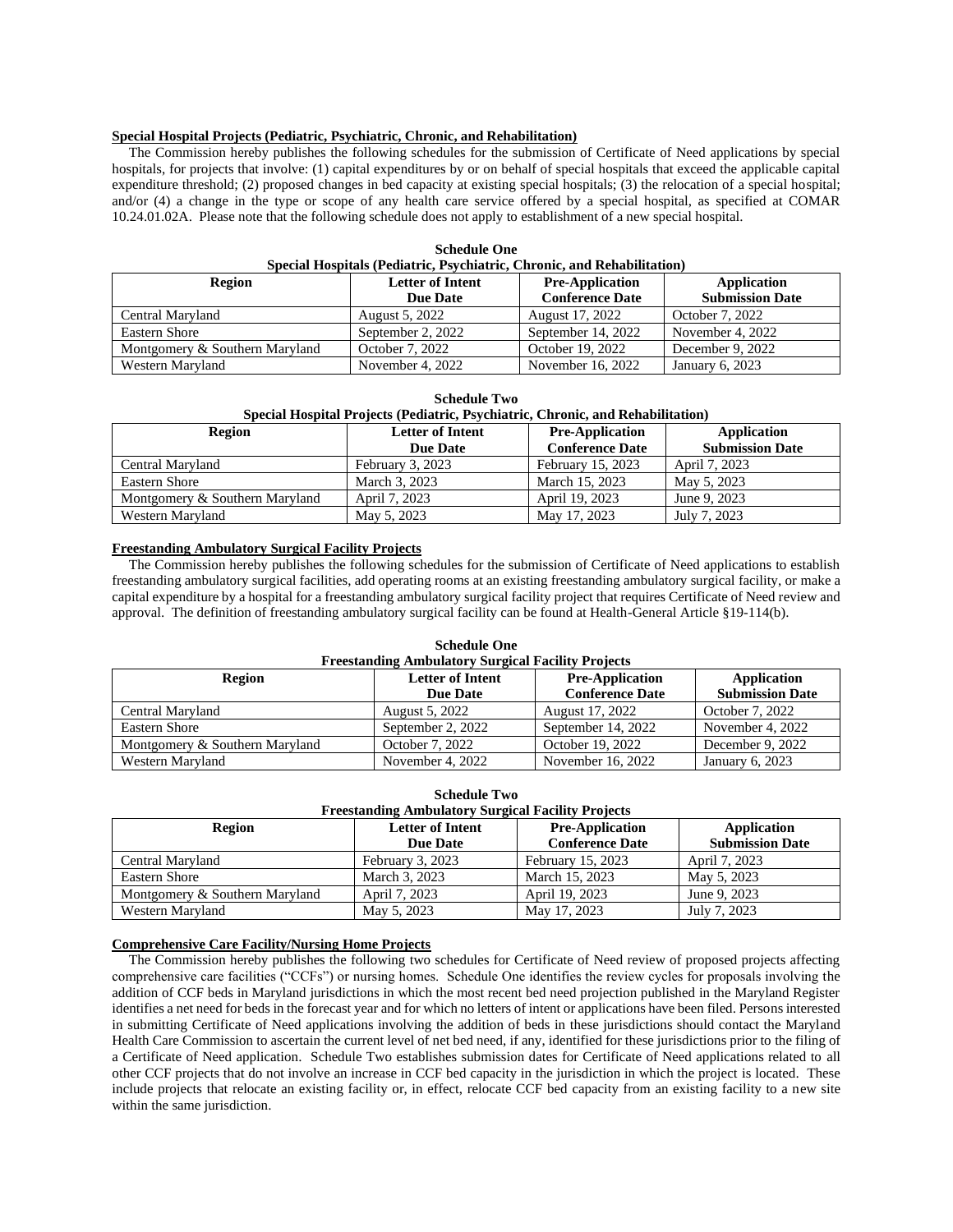| <b>Schedule One</b>                                     |  |  |  |  |
|---------------------------------------------------------|--|--|--|--|
| Projects Proposing New Comprehensive Care Facility Beds |  |  |  |  |

| <b>Jurisdiction</b>    | Letter of<br>Intent<br>Due Date | <b>Pre-Application</b><br>Conference<br>Date | Application<br><b>Submission</b><br>Date |
|------------------------|---------------------------------|----------------------------------------------|------------------------------------------|
| <b>Charles County</b>  | August 5, 2022                  | August 17, 2022                              | October 7, 2022                          |
| <b>Howard County</b>   | September 2, 2022               | September 14, 2022                           | November 4, 2022                         |
| Prince George's County | October 7, 2022                 | October 19, 2022                             | December 3, 2022                         |

**Schedule Two**

| <b>Schedule 1 WO</b><br>A: Other Comprehensive Care Facility Projects |                                            |                                                  |                                              |  |
|-----------------------------------------------------------------------|--------------------------------------------|--------------------------------------------------|----------------------------------------------|--|
| Region                                                                | <b>Letter of Intent</b><br><b>Due Date</b> | <b>Pre-Application</b><br><b>Conference Date</b> | <b>Application</b><br><b>Submission Date</b> |  |
| Montgomery & Southern Maryland                                        | August 5, 2022                             | August 17, 2022                                  | October 7, 2022                              |  |
| Western Maryland                                                      | September 2, 2022                          | September 14, 2022                               | November 4, 2022                             |  |
| Central Maryland                                                      | October 7, 2022                            | October 19, 2022                                 | December 9, 2022                             |  |
| <b>Eastern Shore</b>                                                  | November 4, 2022                           | November 16, 2022                                | January 6, 2023                              |  |

**Schedule Two B: Other Comprehensive Care Facility Projects**

| <b>Region</b>                  | <b>Letter of Intent</b><br><b>Due Date</b> | <b>Pre-Application</b><br><b>Conference Date</b> | Application<br><b>Submission Date</b> |
|--------------------------------|--------------------------------------------|--------------------------------------------------|---------------------------------------|
| Montgomery & Southern Maryland | February 3, 2023                           | February 15, 2023                                | April 7, 2023                         |
| Western Maryland               | March 3, 2023                              | March 15, 2023                                   | May 5, 2023                           |
| Central Maryland               | April 7, 2023                              | April 19, 2023                                   | June 9, 2023                          |
| <b>Eastern Shore</b>           | May 5, 2023                                | May 17, 2023                                     | July 7, 2023                          |

### **Freestanding Medical Facility Projects**

The Commission hereby publishes the following statewide schedule for Certificate of Need review of proposed projects by general hospitals to establish or relocate freestanding medical facilities (FMFs) and proposed capital expenditures by hospitals for FMF projects that exceed the applicable capital expenditure threshold. Please note that these schedules do not apply to the filing of a request for an Exemption from Certificate of Need by a general hospital seeking to convert to a freestanding medical facility.

|                                               | <b>Schedule One</b>                    |                                    |  |
|-----------------------------------------------|----------------------------------------|------------------------------------|--|
| <b>Freestanding Medical Facility Projects</b> |                                        |                                    |  |
| <b>Letter of Intent Due Date</b>              | <b>Pre-Application Conference Date</b> | <b>Application Submission Date</b> |  |
| August 5, 2022                                | August 17, 2022                        | October 7, 2022                    |  |

### **Cardiac Surgery Services**

The Maryland Health Care Commission provides the following schedule for the review of applications for Certificates of Need ("CON") by general hospitals seeking to introduce cardiac surgery services. This review schedule is not a solicitation by the Commission for CON applications, and it does not indicate that additional capacity is needed or that CON applications submitted will be approved by the Commission. Applicants are encouraged to discuss their development plans and projects with the Commission staff prior to filing Letters of Intent. Please note that there is no scheduled review cycle for the Baltimore/Upper Shore region because the applicable State Health Plan, COMAR 10.24.17, states that, "a new cardiac surgery program will only be considered in a health planning region if the most recently approved program in the health planning region has been in operation for at least three years." The most recently approved program in this region initiated operation in December, 2020.

### **Region Definitions**

**Eastern (Lower Shore) Region:** Dorchester, Somerset, Wicomico, and Worcester. **Metropolitan Washington Region:** Calvert, Charles, Frederick, Montgomery, Prince George's, and St. Mary's.

**Western Region:** Allegany, Garrett, and Washington.

| <b>Schedule One</b>                                                                                              |  |
|------------------------------------------------------------------------------------------------------------------|--|
| $\mathbf{1}, \ldots, \mathbf{1}, \ldots, \mathbf{C}, \ldots, \mathbf{C}, \ldots, \mathbf{C}, \ldots, \mathbf{C}$ |  |

| <b>Cardiac Surgery Services</b> |                         |                        |                        |
|---------------------------------|-------------------------|------------------------|------------------------|
| <b>Health Planning Region</b>   | <b>Letter of Intent</b> | <b>Pre-Application</b> | Application            |
|                                 | <b>Due Date</b>         | <b>Conference Date</b> | <b>Submission Date</b> |
| Metropolitan Washington         | September 2, 2022       | September 14, 2022     | November 4, 2022       |
| Eastern (Lower Shore)           | October 7, 2022         | October 19, 2022       | December 9, 2022       |